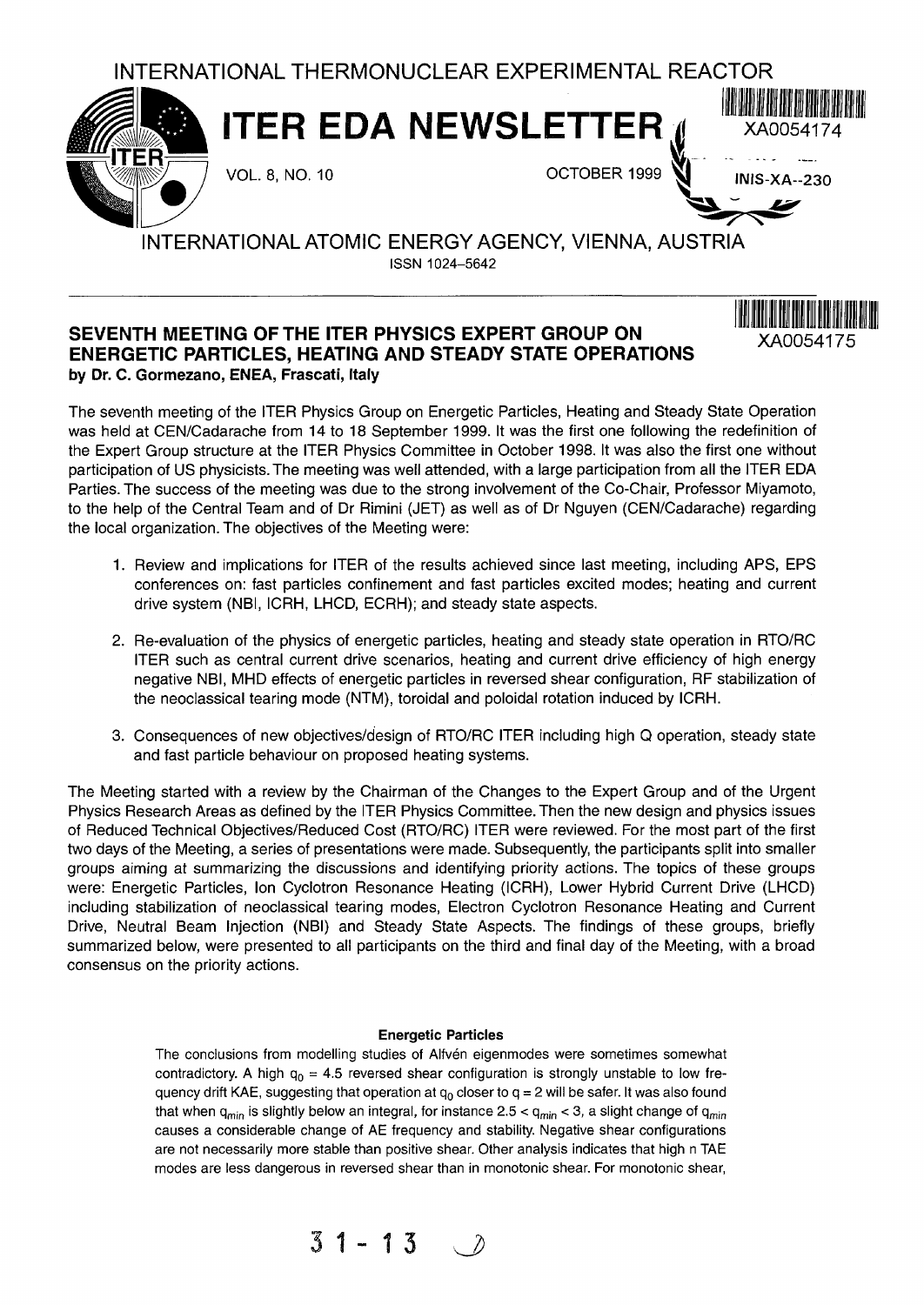it has been found that TAEs are more stable in the LAM proposal than in the IAM proposal for a given Q, but at  $Q = 10$  destabilizing effects are still not very important.

New results on TAEs modes driven by the Negative Ion Beam system on JT-60U (360keV, 4MW) were presented with various  $b_{\text{fast}}$  (0.1 to 0.6%), various velocities ( $v_{\text{b}}/v_{\text{a}} = 0.4$ -0.9), various current profiles, including reversed shear configurations. The results agree qualitatively very well with the results of the Nova-K code. Comparison between the Penn code and JET experiments indicates the stabilizing effects of high edge magnetic shear and of a weak central shear.

Calculations have indicated that alpha ripple losses of RTO/RC ITER are of the same level as in FDR-ITER. In particular, up to 10% of alpha power can be lost in IAM for a reversed shear configuration. They are reduced to less than 1% if the ripple amplitude can be reduced by <1.5. It is to be noted that NBI ripple losses are small both for DT and for non-active operation.

Experimental data from JFT2-M have shown that TF ripple can be reduced from 2.2% to 1.1% by Ferritic Steel insertion. The corresponding surface ripple losses of NBI are reduced from 10% to 5%. These encouraging results indicate that ripple losses will be acceptably low in a 13MA positive shear pulse operation. A ferritic steel insert could significantly reduce the 16% losses predicted for a 9MA steady state RS configuration.

#### **Ion Cyclotron Resonance Heating**

The design of the antenna has been re-assessed, leading to higher voltage handling capability (42kV for 20MW coupled power). Variations of the Resonant Double Loop antenna are being investigated. The benefit of a better coupling is compensated by the more stringent technical requirements.

A comparison of ELMs between NBI and ICRH (JET) has indicated that for an identical gas flow and with a power well above the L to H power threshold, type I ELMs were obtained with a similar pedestal height. This is in agreement with Asdex results although sawteeth activity is very different for the two heating methods. Mode conversion H-<sup>3</sup>He and minority <sup>3</sup>He, scenarios relevant for the non-active phase of ITER, have been successfully tested on Asdex. Alfvenic activity driven by ICRH has been stabilised by 300keV NBI on JT-60U. Internal Transport Barriers with similar ICRH and NBI heating have been obtained in JET (similar electron and ion temperatures).

Bulk ion heating scenarios are available at 2f<sub>cr</sub>, especially with the addition of <sup>3</sup>He minority. An efficient current drive efficiency is obtained at higher frequency (60MHz). Off-axis mode conversion current drive might be sufficient for neo-classical tearing mode stabilization. "Heavy minority" heating scenarios are also available for the non-active ITER phase.

#### **Lower Hybrid Current Drive**

The main design concepts produced for ITER EDA can be kept for RTO/RC ITER, with the advantage that coupling and thermal load of the LHCD launcher will be improved.

Stabilization and control of NTM with LHCD have been demonstrated on Compass-D, leading to operation at high beta values.

Advanced scenario discharges with ITBs with full current drive were produced in JT-60U with LHCD, and steady discharges with  $b_N$  in the range 1.5-1.7 have been achieved.

#### **Electron Cyclotron Resonance Heating and Current Drive**

110GHz gyrotron (1MW/2s, 0.3MW/5s) with diamond window (steady-state temperature reached) and depressed collector has been operated in JT60-U. Commissioning of a 118GHz gyrotron ( $\sim$  0.4MW/ $\sim$  16s) with a record energy of 6.2MJ has just been done at CEN/Cadarache.

The latest generation of experiments with poloidal steering and control of deposition/CD profiles has started. First results of off-axis CD efficiency (TCV, Dlll-D) have been reported, which somewhat exceeds predictions of existing codes. Full current drive has been achieved on TCV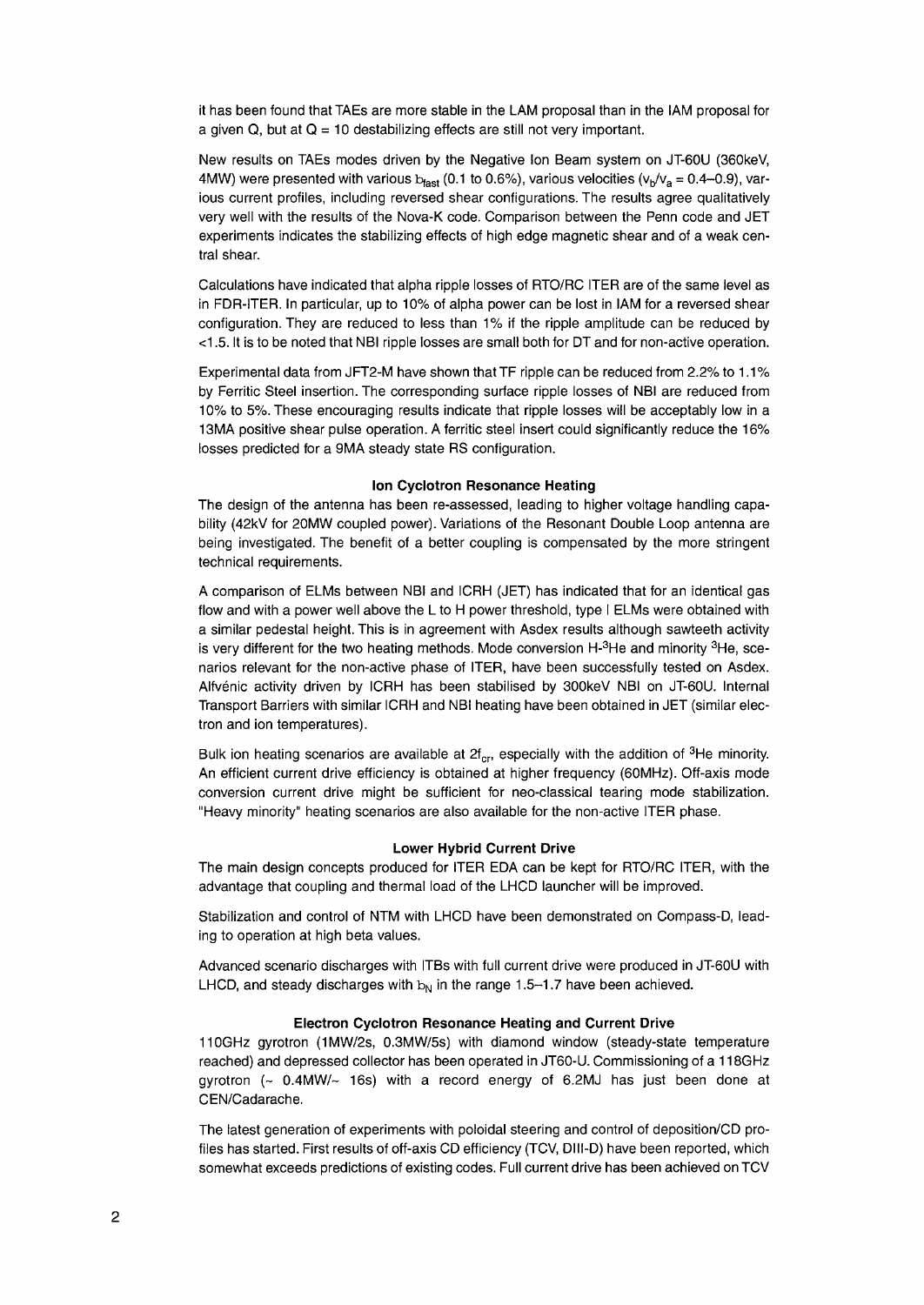for 1.9s (1.5MW/125kA) at 1  $\times$  10<sup>19</sup>m<sup>-3</sup>. Promising NTM stabilization experiments in ASDEX-U (d.c. scheme) have been reported. Very notably, transport barriers with  $T_e > T_i$  using counter-ECCD have been observed in Asdex U.

Extensive calculations confirm performance in RTO/RC ITER comparable to that achievable in ITER-FDR. Initial calculations for the non-active phase have been carried out. The potential performance in this case may be limited by  $3w<sub>e</sub>$  damping. The performance with poloidal steering is investigated. It is important to incorporate real launcher geometry.

Detailed calculations required for NTM stabilisation in ITER have been carried out. Results suggest that a power lower than 30MW is sufficient but there are still some uncertainty in the exact requirements.

Experiment and theory suggest that d.c. schemes are sufficient but an accurate control of the location is required. NTM avoidance by profile control (ECRH) is also demonstrated (COM-PASS-D, TCV). 'Top' launch in ITER offers certain advantages for NTM stabilisation schemes, eg. flux expansion, deposition localisation, reduced sensitivity to launch angles etc.

#### **Neutral Beam Injection**

The NBI energy of 1MeV is considered to be a good optimum for RTO/RC ITER and gives good beam penetration and current drive efficiency without excessive shinethrough at lower densities. A large beam tangency radius is desirable for high current drive efficiency. In practice this is limited by engineering constraints and this is considered satisfactory in present IAM design. The vertical beam power footprint, both the power profile and the vertical displacement from the plasma magnetic axis, has a strong influence on the heating and current drive in the plasma core. The optimization of this profile is highly sensitive to plasma transport and MHD assumptions and further simulation work is required in this area. The choice of vertical beam power footprint influences the requirements for port access. It may, however, be difficult to rigidly define the optimum vertical power profile for all modes of operation and some capability to vary the shape of the power footprint could be incorporated in the design.

#### **Steady-State Aspects**

High Performance plasmas with Internal Transport Barriers (ITBs) were sustained in Optimized Shear scenarios for as long as the additional heating power can be applied (JET). The key technique was to utilize Argon puff to modify edge current to optimize plasma current profile against pressure profile:  $b_N = 2.5$  together with H<sub>89</sub> = 3 were maintained for 4 s. This supports JT-60U results. High performance ELMy plasmas with  $H_{89x}b_N = 9$  were maintained for the maximum duration time of the NBI:  $16 \not\in (2s)$  (DIII-D). Probably ITBs were formed. ECCD can drive all the plasma current, and even more in quasi steady-state conditions (TCV). Efficiencies are consistent with predictions. Counter-ECCD has prevented central q to fall below q = 2 (ASDEX-U). As a result, good core confinement was maintained with  $T_e > T_i$ . It was shown that the b limit can be increased by increasing triangularity. High performance ELMy Reversed Shear plasmas were maintained in full current drive conditions:  $f_{BS} = 75\%$ and f<sub>NBCD</sub> = 25% (tentative evaluation),  $I_p = 0.8MA$ ,  $B_t = 3.4T$ ,  $b_N = 2$ , H = 3.6, P<sub>NB</sub> ~ 5MW (JT-60U). It has also been attempted to raise sustainable  $b<sub>N</sub>$  in LHCD reversed shear discharges. So far,  $b_N$  values in the range of  $b_N = 1.5-1.7$  with have been achieved.

After a wide discussion on the findings of the groups, a broad consensus was reached on the following research priorities:

- Results of ferromagnetic insertion in JFT-2M experiments should be examined in more detail. Realistic ferromagnetic insertion (allowing port existence) should be studied.
- Extend understanding of AE damping and drive by comparisons of fluid and gyrokinetic models with experiments. Improvement of predictive capability of theory is needed, such as the drift kinetic Alfvén eigenmode. Transport of energetic particles related to AE shall be studied.